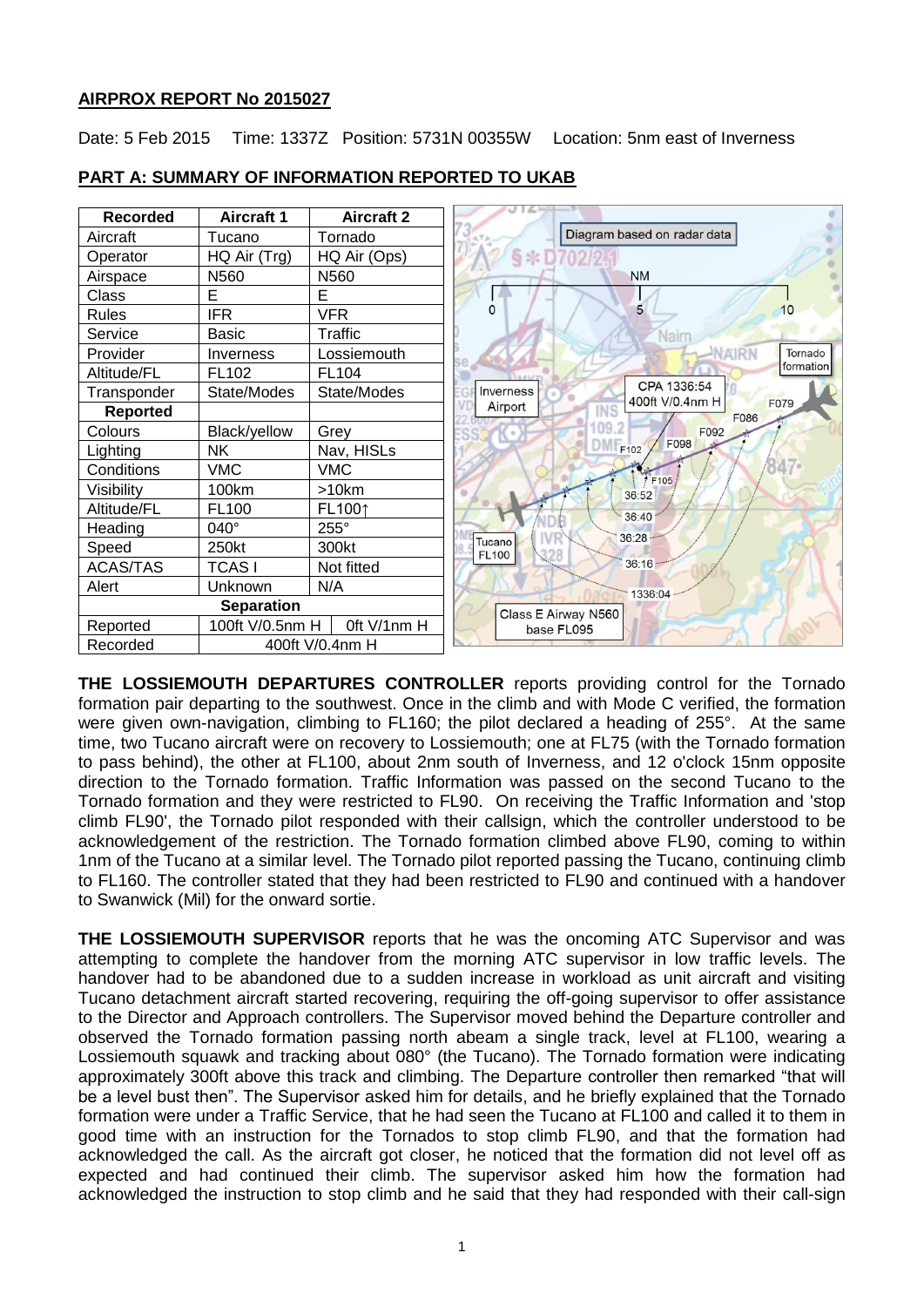only. The supervisor listened to the RT recording and confirmed that the formation had responded with their call-sign only and that the Departure controller did not interrogate them further after this response. The Supervisor stated that the Departure controller was disappointed that he had assumed the formation's call-sign-only acknowledgement was an agreement to stop climb, and that he did not get further confirmation that they would do so.

**THE INVERNESS RADAR CONTROLLER** reports working a Tucano on a Basic Service which had called him from the West at FL100, routing back to Lossiemouth. He had been working 2 Tucanos, and believes that he had pre-noted both to Lossiemouth. As the Tucano passed about 4 miles southeast of Inverness, Lossiemouth phoned requesting Traffic Information on it. They had a pair of Tornado GR4s opposite direction, range of about 12 miles, climbing. Co-ordination was not agreed, but the Inverness controller said that the Tucano would maintain FL100, and Lossiemouth said they would stop the GR4s at FL90. Traffic Information was passed to the Tucano pilot, who was told the opposite direction traffic would stop climb FL90, 1000ft below. As the aircraft closed to a range of about 3 miles, the Tornado formation climbed through FL90. Immediate updated Traffic Information was passed to the Tucano pilot, who watched the Tornado formation pass down his right-hand side.

**THE TUCANO PILOT** reports recovering to RAF Lossiemouth from a low-level instructional sortie. The aircraft was climbed to FL100 and turned onto a direct track to RAF Lossiemouth at a distance of about 60nm. A Traffic Service was agreed with Inverness and also, on handover, with RAF Lossiemouth. The crew were made aware of a Tornado formation pair climbing out from RAF Lossiemouth and heading in their approximate direction. The instructor recalled hearing ATC pass a "stop climb at FL90" to the Tornado pair, and was therefore content that there should be no confliction. He did not recall hearing a confirmation from the formation. Upon looking at the TCAS, he could see that the Tornado formation was closing in distance, and therefore brought the TCAS scale down to 6nm. It then became clear that the formation was continuing to climb through the Tucano's level. The instructor was slightly concerned, and began a thorough lookout scan along with the student pilot. The instructor saw the formation on the right-hand side and slightly above; there was no need to take avoiding action. The pair passed down their right-hand side approximately 0.5nm away, about 100-200ft above and climbing. The instructor remarked that he did not recall a TCAS TA, but that he would have expected one, given the geometry. He surmised that the crew had been watching the closing Tornados on TCAS for 'a few miles', that the TCAS warning did not come as a shock, and that they had therefore not registered it as a discrete event.

He assessed the risk of collision as 'Medium'.

**THE TORNADO PILOT** reports departing from RAF Lossiemouth on a pairs tactical training sortie, cleared to FL160 under a Traffic Service from RAF Lossiemouth. They were made aware of 2 Tucanos recovering to Lossiemouth, the first of which passed south of their track and was not a factor. The second (Airprox) Tucano was 'briefed by ATC' as being at 15nm at FL100; no other ATC instruction were heard by either Tornado crew and acknowledgement of the traffic was with callsign only. Conditions were VMC, and lookout was maintained in the traffic direction with an assumption of lateral separation. Therefore the climb was continued to the understood cleared level of FL160. On passing FL100, a single Tucano was observed approximately 1nm in the 3 o' clock position, and ATC were questioned as to the relatively close proximity. At that point, the formation were informed of their clearance to FL90. The remainder of the sortie continued without incident. Cockpit video tapes were reviewed after landing and the departure controller's instruction to 'stop climb FL90' was audible following the initial Traffic Information. Despite this, none of the 4 formation crew members recalled the stop climb instruction, and no read-back was given. Cockpit communication was quiet at the time; no other inter or intra cockpit discussion was taking place.

He assessed the risk of collision as 'Medium'.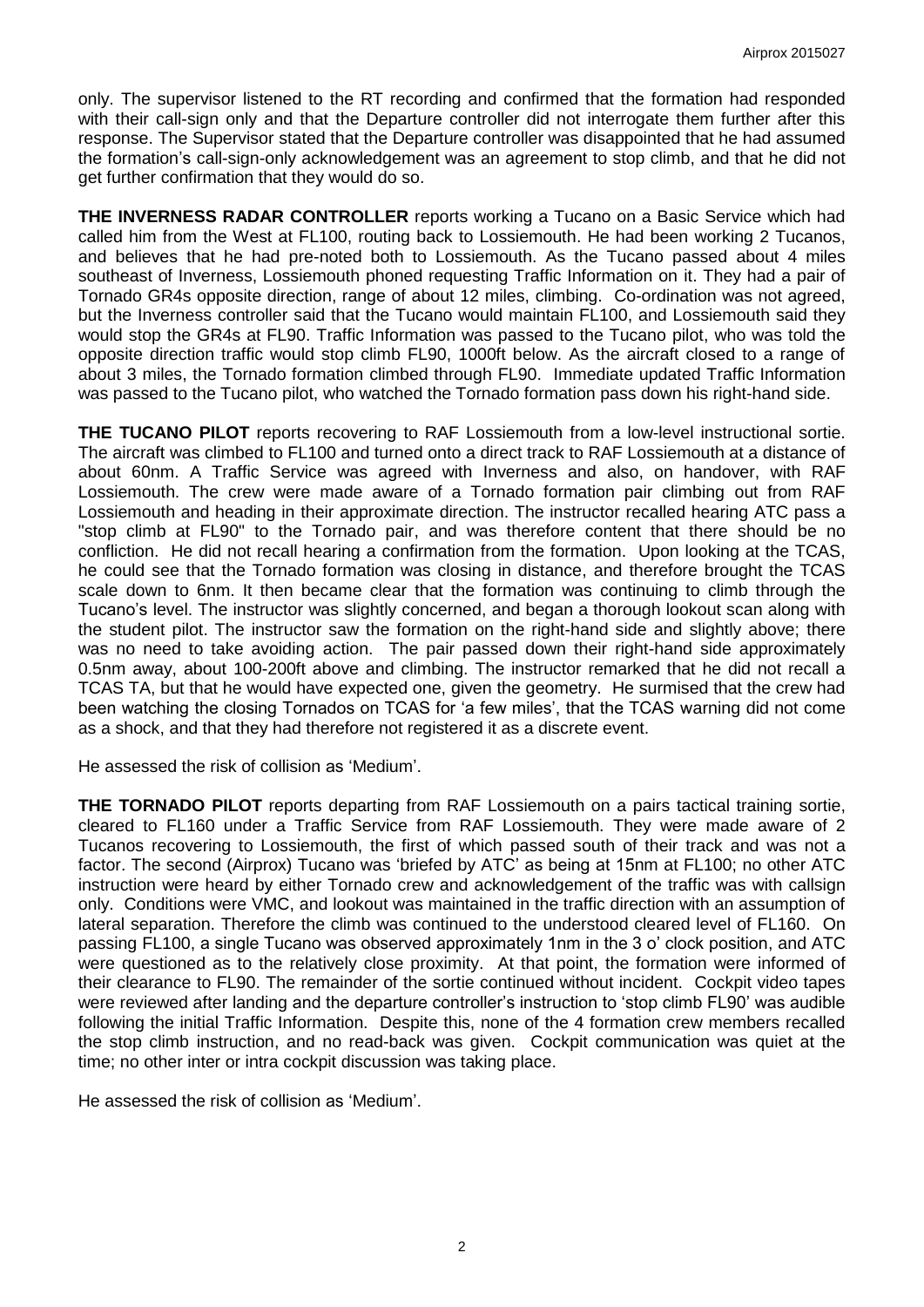# **Factual Background**

The weather at Inverness was recorded as follows:

METAR EGPE 051320Z 25009KT 9999 FEW006 SCT025 BKN034 06/04 Q1030

A portion of the Lossiemouth Departure controller tape transcript is reproduced below:

| <b>From</b> | To        | <b>Speech Transcription</b>                                                                                                                                                               | <b>Time</b> |
|-------------|-----------|-------------------------------------------------------------------------------------------------------------------------------------------------------------------------------------------|-------------|
| Tornado     | Dep       | Departures, [Tornado C/S] SID 23 South, Traffic Service                                                                                                                                   | 13:32:55    |
| Dep         | Tornado   | [Tornado C/S], Departures identified climb FL160 traffic service                                                                                                                          |             |
| Tornado     | Dep       | Climb FL160 traffic service, [Tornado C/S]                                                                                                                                                |             |
| Dep         | Tornado   | [Tornado C/S] request level passing                                                                                                                                                       | 13:33:11    |
| Tornado     | Dep       | [Tornado C/S] passing 1300ft                                                                                                                                                              | 13:33:12    |
| Dep         | Tornado   | [Tornado C/S] traffic south 8 miles manoeuvring no height<br>information, further traffic south 12 miles manoeuvring no height<br>information, own navigation, report steady with heading | 13:33:18    |
| Tornado     | Dep       | Own navigation and wilco [Tornado C/S]                                                                                                                                                    | 13:33:27    |
| Dep         | Tornado   | [Tornado C/S] traffic south 25 miles tracking north east Tucano<br><b>FL75</b>                                                                                                            | 13:34:06    |
| Tornado     | Dep       | [Tornado C/S] copied                                                                                                                                                                      | 13:34:15    |
| Tornado     | Dep       | [Tornado C/S] steady 255                                                                                                                                                                  | 13:34:24    |
| Dep         | Tornado   | [Tornado C/S] roger                                                                                                                                                                       | 13:34:25    |
| Dep         | Tornado   | [Tornado C/S], traffic 12 o'clock opposite direction 15 miles at<br>FL100, stop climb FL90                                                                                                | 13:35:02    |
| Dep         | Inverness | Lossie approach request traffic information south west of you 5<br>miles 6176                                                                                                             | 13:35:06    |
| Tornado     | Dep       | [Tornado C/S]                                                                                                                                                                             | 13:35:09    |
| Inverness   | Dep       | Okay, just changing to your 3744.                                                                                                                                                         | 13:35:12    |
| Dep         | Inverness | Is he maintaining FL100?                                                                                                                                                                  | 13:35:16    |
| Inverness   | Dep       | He's maintaining FL100                                                                                                                                                                    | 13:35:17    |
| Dep         | Inverness | Okie dokie in his 12 o clock 10 miles opposite direction on a 3715<br>squawk                                                                                                              | 13:35:18    |
| Inverness   | Dep       | Contact                                                                                                                                                                                   | 13:35:24    |
| Dep         | Inverness | That'll be not above FL90                                                                                                                                                                 | 13:35:25    |
| Inverness   | Dep       | And aircraft type?                                                                                                                                                                        | 13:35:26    |
| Dep         | Inverness | A pair of GR4s                                                                                                                                                                            | 13:35:27    |
| Dep         | Tornado   | [Tornado C/S] previous reported traffic south east correction<br>south west 5 miles tracking north east climbing FL75 your track<br>takes you ahead                                       | 13:35:48    |
| Tornado     | Dep       | [Tornado C/S] copied                                                                                                                                                                      | 13:35:57    |
| Dep         | Tornado   | [Tornado C/S] traffic in your 12 o clock 8 miles opposite direction<br>at FL100 is maintaining FL100 until you're underneath                                                              | 13:36:00    |
| Tornado     | Dep       | [Tornado C/S] copied we're passing FL85 this time                                                                                                                                         | 13:36:07    |
| Dep         | Tornado   | [Tornado C/S] roger                                                                                                                                                                       | 13:36:10    |
| Dep         | Unknown   | Why is he? Lossie approach I'll call you back                                                                                                                                             | 13:36:50    |
| Tornado     | Dep       | Departures, [Tornado C/S]                                                                                                                                                                 | 13:36:59    |
| Dep         | Tornado   | [Tornado C/S] go ahead                                                                                                                                                                    | 13:37:00    |
| Tornado     | Dep       | That previous traffic passed us at a similar level, was that the<br>intent                                                                                                                | 13:37:02    |
| Dep         | Tornado   | [Tornado C/S] I restricted you FL90 are you still climbing?                                                                                                                               | 13:37:09    |
| Tornado     | Dep       | Roger affirm we are climbing past FL120 and didn't get stop climb<br><b>FL90</b>                                                                                                          | 13:37:12    |
| Dep         | Tornado   | [Tornado C/S] roger and it's????                                                                                                                                                          | 13:37:19    |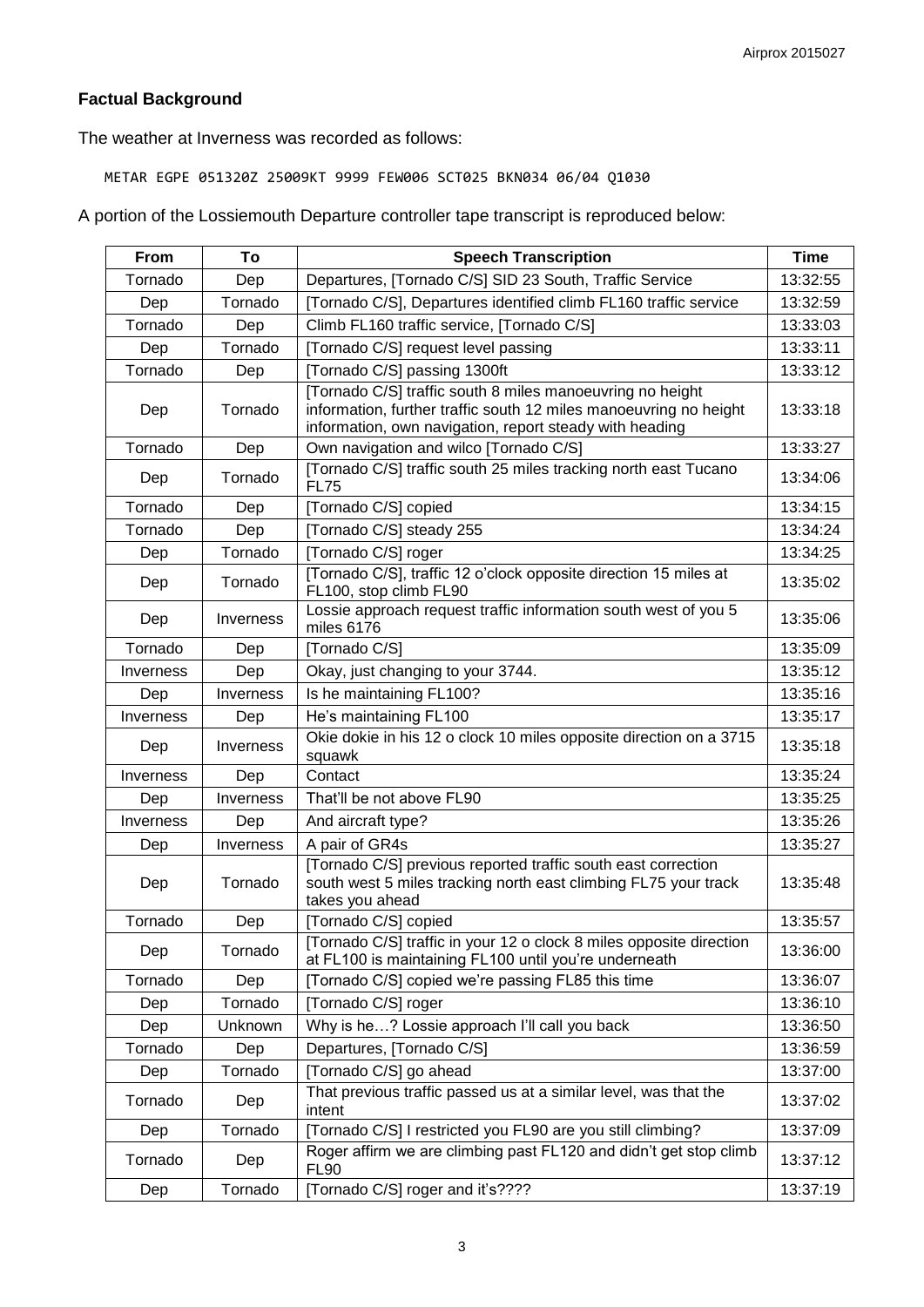#### A portion of the Inverness Radar controller tape transcript is reproduced below:

| From                      | To        | <b>Speech Transcription</b>                                                                                                                                                                                                                                                               |  |  |
|---------------------------|-----------|-------------------------------------------------------------------------------------------------------------------------------------------------------------------------------------------------------------------------------------------------------------------------------------------|--|--|
| Tucano                    | Inverness | (1323:20) Inverness approach [Tucano C/S], level flight level one hundred,<br>requesting Basic Service                                                                                                                                                                                    |  |  |
| Inverness                 | Tucano    | [Tucano C/S] (1323:30) Inverness radar, good afternoon, pass your message                                                                                                                                                                                                                 |  |  |
| Tucano                    | Inverness | [Tucano C/S], Tucano, two P O B, on climb-out from low level, level at er flight<br>level one hundred, currently on the Kinloss radial (1323:40) of two six five at<br>sixty seven miles, requesting direct route to Kinloss for recovery, correction<br>Lossiemouth for re- for recovery |  |  |
| Inverness                 | Tucano    | (1323:50) [Tucano C/S] roger, Basic Service, you have, when required, the<br>Inverness Q N H one zero three zero                                                                                                                                                                          |  |  |
| Tucano                    | Inverness | Basic Service and one zero three zero [Tucano C/S] (1324:00)                                                                                                                                                                                                                              |  |  |
| No relevant transmissions |           |                                                                                                                                                                                                                                                                                           |  |  |
| Inverness                 | Tucano    | [Tucano C/S] squawk six one seven six                                                                                                                                                                                                                                                     |  |  |
| Tucano                    | Inverness | Squawk six one seven six [Tucano C/S] (1326:20)                                                                                                                                                                                                                                           |  |  |
| Inverness                 | Tucano    | And [Tucano C/S] just say again the type of approach you're looking for at<br>Lossie                                                                                                                                                                                                      |  |  |
| Tucano                    | Inverness | [Tucano C/S] we'll be looking for a radar to initials for recovery (1326:40)                                                                                                                                                                                                              |  |  |
| Inverness                 | Tucano    | Roger                                                                                                                                                                                                                                                                                     |  |  |
|                           |           | No relevant transmissions                                                                                                                                                                                                                                                                 |  |  |
| <b>Inverness</b>          | Tucano    | [Tucano C/S] you are cleared to cross er controlled airspace on your present<br>heading, maintain V M C (1331:30)                                                                                                                                                                         |  |  |
| Tucano                    | Inverness | Cleared to cross controlled airspace maintaining V M C [Tucano C/S]                                                                                                                                                                                                                       |  |  |
|                           |           | No relevant transmissions                                                                                                                                                                                                                                                                 |  |  |
| Inverness                 | Tucano    | [Tucano C/S] for Lossie squawk three seven four four                                                                                                                                                                                                                                      |  |  |
| Tucano                    | Inverness | Squawk three seven four four (1335:00) [Tucano C/S]                                                                                                                                                                                                                                       |  |  |
| Inverness                 | Tucano    | [Tucano C/S] traffic information for you, traffic in your twelve o'clock, range of<br>(1335:40) ten miles, opposite direction, two G R fours who are climbing to<br>maintain flight level nine zero                                                                                       |  |  |
| Tucano                    | Inverness | Copied and looking [Tucano C/S] (1335:50)                                                                                                                                                                                                                                                 |  |  |
| Inverness                 | Tucano    | [Tucano C/S] maintain flight level one hundred                                                                                                                                                                                                                                            |  |  |
| Tucano                    | Inverness | Maintain flight level one hundred [Tucano C/S] (1336:00)                                                                                                                                                                                                                                  |  |  |
| Inverness                 | Tucano    | [Tucano C/S] keep a very good look out, that aircraft in your twelve o'clock fast<br>moving opposite direction, climbing through flight level nine (1336:40) seven                                                                                                                        |  |  |
| Tucano                    | Inverness | [Tucano C/S] visual and we're clear to the left of that traffic                                                                                                                                                                                                                           |  |  |
| Inverness                 | Tucano    | [Tucano C/S] you can report clear of those (1337:00) er two Tornados to<br>Lossie stud one four, stud one four                                                                                                                                                                            |  |  |
| Tucano                    | Inverness | Lossie stud one four [Tucano C/S]                                                                                                                                                                                                                                                         |  |  |

## **Analysis and Investigation**

## **CAA ATSI**

CAA ATSI had access to Inverness RTF and area radar recordings together with reports from both pilots and the Inverness Radar controller. CAA ATSI did not have access to the Lossiemouth recordings.

The Airprox occurred at 1336:56, 4.5nm to the southeast of Inverness Airport, within Class G airspace between a formation of Panavia GR4 Tornado (GR4) aircraft and a Tucano T1 (Tucano). The GR4 was one of a pair of westbound GR4s flying in formation under VFR in VMC conditions, outbound from RAF Lossiemouth and in receipt of a Traffic Service from Lossiemouth Radar. The Tucano was flying according to IFR in VMC conditions and was eastbound returning to Lossiemouth in receipt of a Basic Service from Inverness Radar.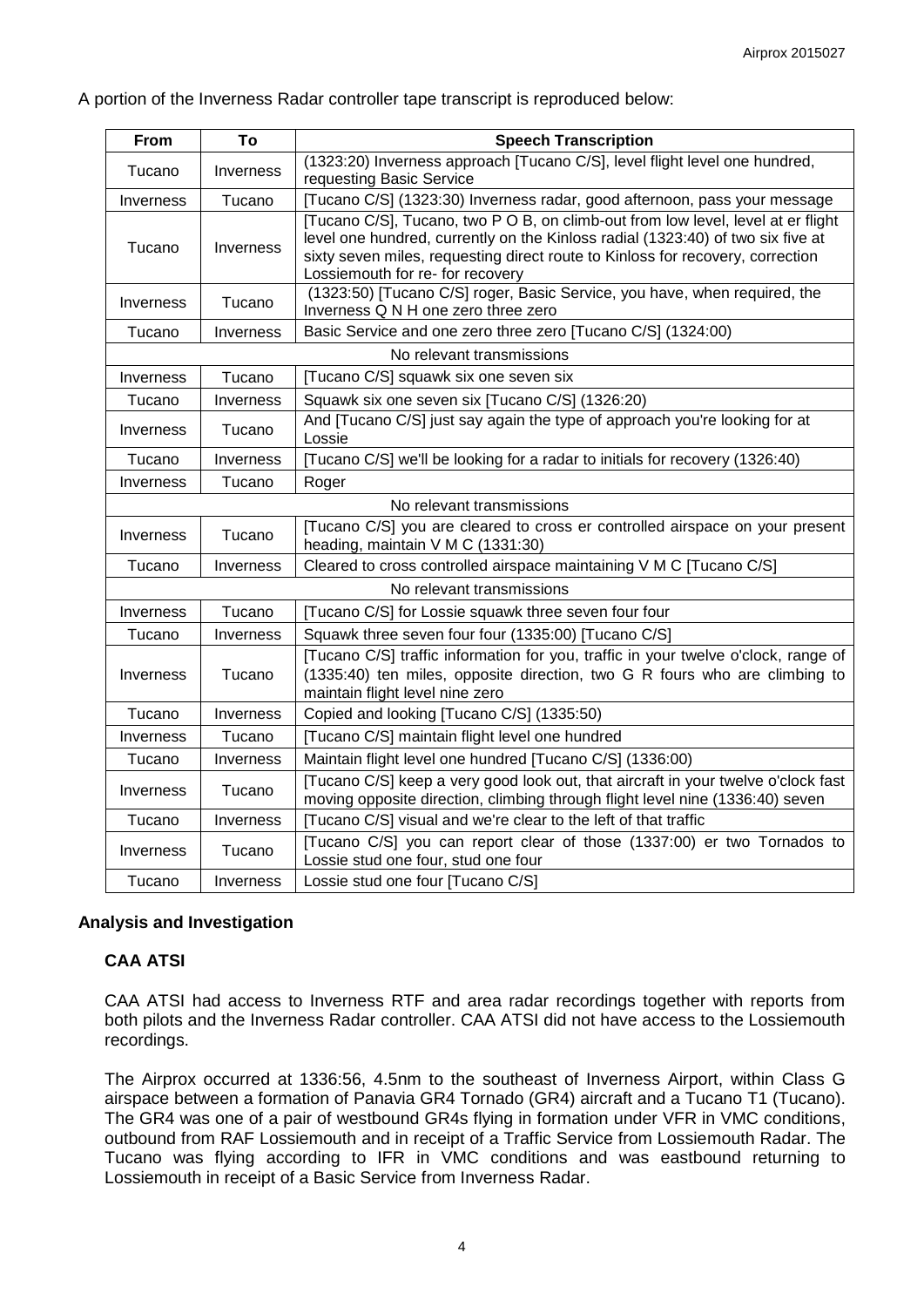At 1323:25, the Tucano, squawking 7001, had climbed out from low-level and contacted Inverness reporting at FL100, 67nm west of Kinloss for recovery to Lossiemouth. The pilot did not specify the type of service requested and the controller agreed to provide a Basic Service with Inverness QNH 1030hPa. At 1326:15, the controller instructed the Tucano to squawk 6176 (Inverness Approach). The Tucano pilot requested a radar recovery at Lossiemouth. At 1328:12, the Inverness controller pre-noted and identified the Tucano, on a Basic Service, to Lossiemouth Radar. The Lossiemouth controller allocated squawk 3744 and advised the frequency. At 1334:55, the controller instructed the Tucano pilot to squawk 3744 for Lossiemouth.

At 1335:10, Lossiemouth Approach contacted Inverness requesting Traffic Information regarding the Tucano:

| Lossie    | "Lossie Approach er request traffic information er southwest of you five miles six one seven |
|-----------|----------------------------------------------------------------------------------------------|
|           | six"                                                                                         |
| Inverness | "Okay he's just changing to your three seven four four"                                      |
| Lossie    | "Er is he maintaining flight level one hundred"                                              |
| Inverness | "He's maintaining flight level one hundred"                                                  |
| Lossie    | "Okey dokey in his twelve o'clock then ten miles opposite direction er on a three seven one  |
|           | five"                                                                                        |
| Inverness | "Contact"                                                                                    |
| Lossie    | "Yeah that'll be not above level flight level nine zero"                                     |
|           | Inverness "And aircraft type"                                                                |
| Lossie    | "Er it's a pair of G R fours"                                                                |
|           | Inverness "Pair of G R-fours roger"                                                          |

At 1335:38 the controller passed traffic information to the Tucano:

| ATC-   | "(Tucano) c/s traffic information for you traffic in your twelve o'clock range of ten miles |
|--------|---------------------------------------------------------------------------------------------|
|        | opposite direction two G R fours who are climbing to maintain flight level nine zero"       |
| Tucano | "Copied and looking (Tucano) c/s"                                                           |
| ATC    | "(Tucano) c/s maintain flight level one hundred"                                            |
| Tucano | "Maintain flight level one hundred (Tucano) c/s"                                            |

At 1336:30 the controller updated the traffic information:

ATC *"(Tucano) c/s keep a good look out that aircraft in your twelve o'clock fast moving opposite direction climbing through flight level nine seven"*

Tucano *"(Tucano) c/s visual and we're clear to the left of that traffic"*

At 1336:36, the horizontal distance between the two aircraft was 3nm with the Tornado formation passing FL96 in the climb, Figure 1.



Figure 1 – Prestwick MRT at 1336:36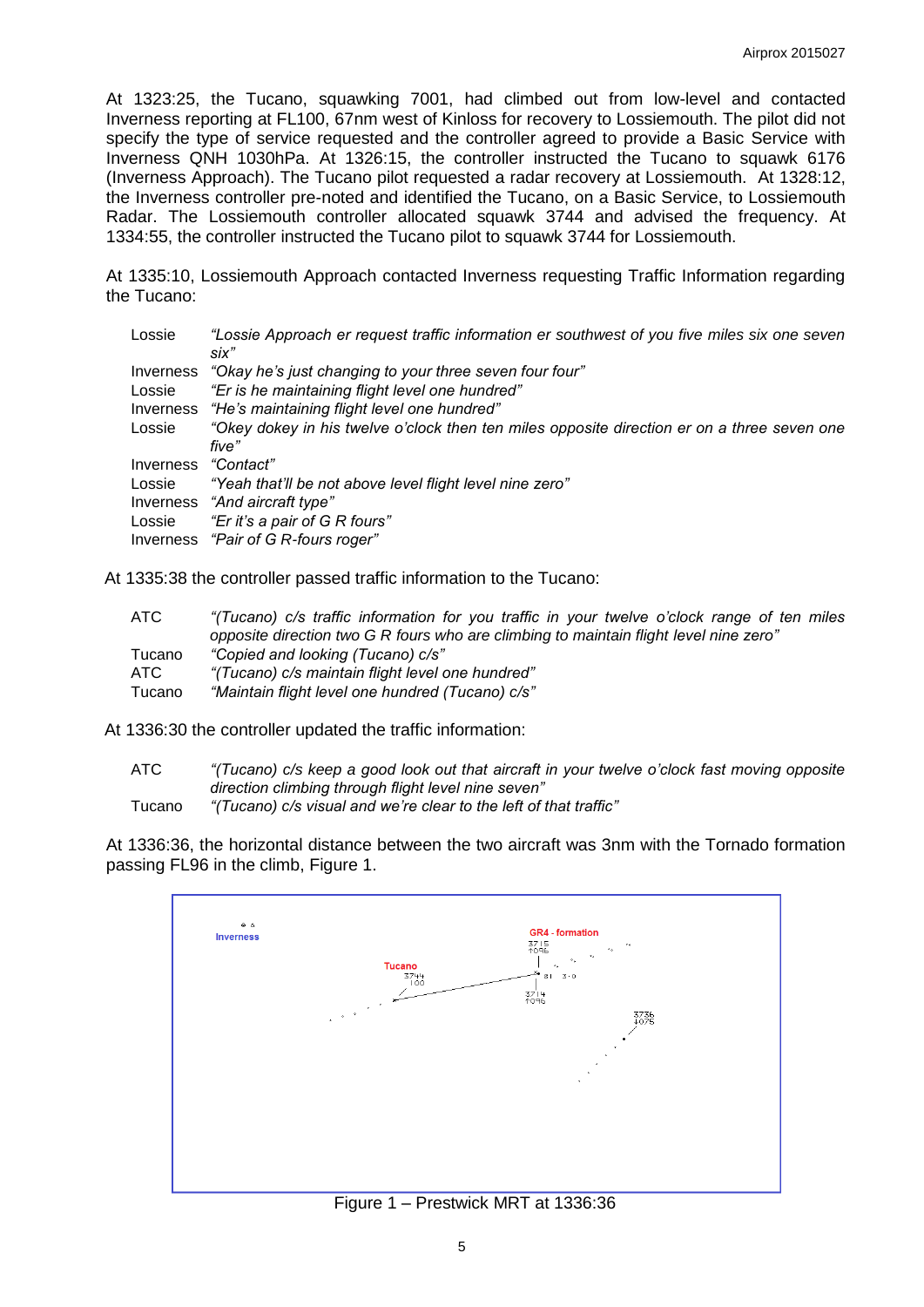The two aircraft continued to converge and, at 1336:52, the horizontal separation was 0.5nm and the vertical separation 200ft, Figure 2.



Figure 2 – Prestwick MRT at 1336:52

CPA was estimated to have occurred at 1336:56, between radar sweeps with a calculated horizontal distance of 0.3nm and vertical distance of 300ft.

AT 1337:00, the controller instructed the Tucano *"(Tucano) c/s you can report clear of those er two Tornados to Lossie stud one four"* and the Tucano pilot reported changing frequency.

The Lossiemouth Approach controller had requested information on the Tucano and, when advised that it was maintaining FL100, the controller indicated that the GR4's would be not above FL90. Lossiemouth Approach did not use the phrase *"Request co-ordination"* and the Inverness controller recognised that co-ordination had not formally been agreed. However, from the information received from Lossiemouth Approach, the Inverness controller had an expectation that the GR4's would not be above FL90, and this information was passed to the Tucano pilot together with an instruction to maintain FL100.

The Tucano pilot was in receipt of a Basic Service; CAP 774 (UK Flight Information Services) states:

'Pilots should not expect any form of Traffic Information from a controller. However, where a controller has information that indicates that there is aerial activity in a particular location that may affect a flight, they should provide traffic information in general terms to assist with the pilot's situational awareness.'

The Inverness controller had passed appropriate Traffic Information to the Tucano pilot and, when the GR4 formation was observed to be climbing above FL090, the controller also passed a warning, updating the Traffic Information, which resulted in the Tucano pilot reporting visual and clear to the left (west) of the GR4 formation.

The GR4 formation, in receipt of a Traffic Service from Lossiemouth Radar, was advised about the Tucano, 15nm ahead at FL100. The GR4 formation was instructed to stop climb at FL90 but this instruction was missed by the GR4 crews and no read back was given. Consequently the GR4 formation continued in the climb to FL160.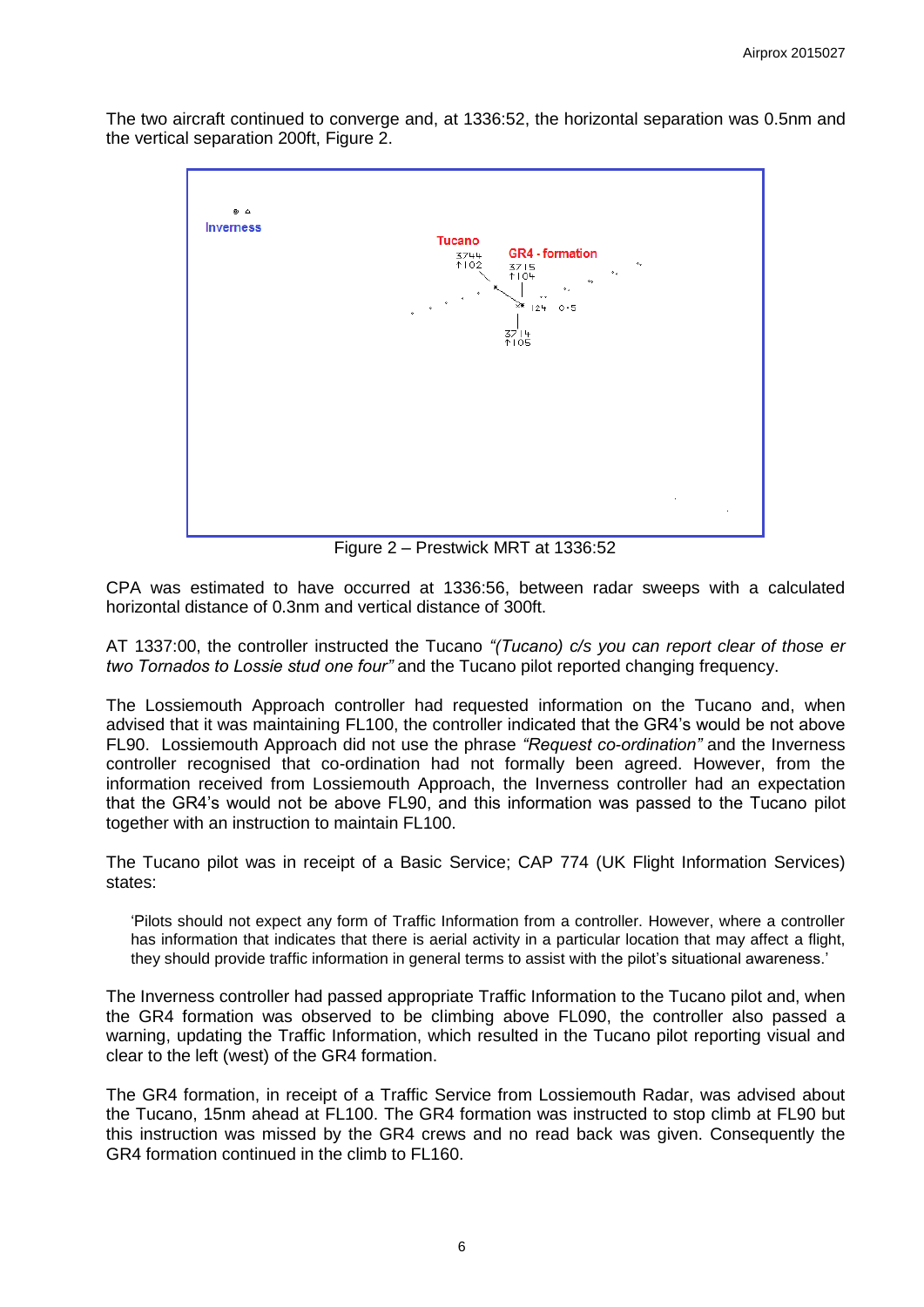### **Military ATM**

The unit conducted an in-depth Occurrence Safety Investigation which produced a number of recommendations. The Tornados had been placed under a Traffic Service and climbed to FL160. As the Tornados were passing FL55, they were informed to 'stop climb' at FL90 but the restriction was not read back. Traffic Information on the Tucano was called at 12 o'clock, 8nm at FL100 with amplification that the Tucano was maintaining FL100 until the Tornados had passed beneath. The Tornados were not fitted with ACAS, and the crews saw the Tucano at approximately 1nm. The Tucano crew had TCAS information and updated Traffic Information from the Inverness controller, and saw the Tornadoes at 0.5nm. The investigation found that the Tornado formation did not hear the 'stop climb' instruction. The controller did not challenge the Tornados to confirm the control instruction, and the Tornado crew did not take adequate action to ensure sufficient separation, leading to a late sighting. At the time of the Traffic Information, the crews were discussing an issue but did not feel that this had distracted them.

CAP413 outlines clearance issues and read-back requirements in paragraph 1.15. Level Instructions are to be read back in full by the pilot and if a read-back is not received, the pilot will be asked to do so. CAP774, Chapter 3, states that controllers providing a Traffic Service are not required to achieve deconfliction minima, as the pilot remains responsible for collision avoidance. The 'stop climb FL90' instruction can be viewed as the controller providing duty of care and not knowingly introducing a risk of collision from an ATC instruction.

#### **UKAB Secretariat**

The Tucano and Tornado pilots shared an equal responsibility for collision avoidance and not to operate in such proximity to other aircraft as to create a collision hazard<sup>1</sup>. The CPA was estimated by interpolating between radar returns.

#### **Comments**

#### **HQ Air Command**

The investigation into this incident identified that none of the Tornado crew members heard the instruction to stop climb below the level of the Tucano, though there is clear evidence that the formation transmitted its callsign immediately after the instruction was delivered. The controller interpreted the transmission of the formation callsign as acknowledgement of the instruction even though a full read-back should have been transmitted by the Tornados. This highlights the importance of adherence to standard phraseology – it is usually borne out of bitter experience – and the importance of insisting that clearances be read back in full. That said, opportunities to break the conflict based on TI existed, and this is another case of continuing on track until visual rather than taking a small heading change early to increase lateral separation. The most effective barrier in this incident was the Tucano TCAS, which provided the Tucano crew with enough SA to acquire the Tornados visually and thus negate any chance of the situation degrading further.

#### **Summary**

An Airprox was reported when a Tucano and a Tornado formation flew into proximity at 1337 on Thursday 5<sup>th</sup> February 2015. Both pilots were operating under VFR, in VMC, in Class G airspace, the Tucano pilot in receipt of a Basic Service from Inverness Radar, and the Tornado formation in receipt of a Traffic Service from Lossiemouth Radar.

 $\overline{a}$ <sup>1</sup> SERA.3205 Proximity.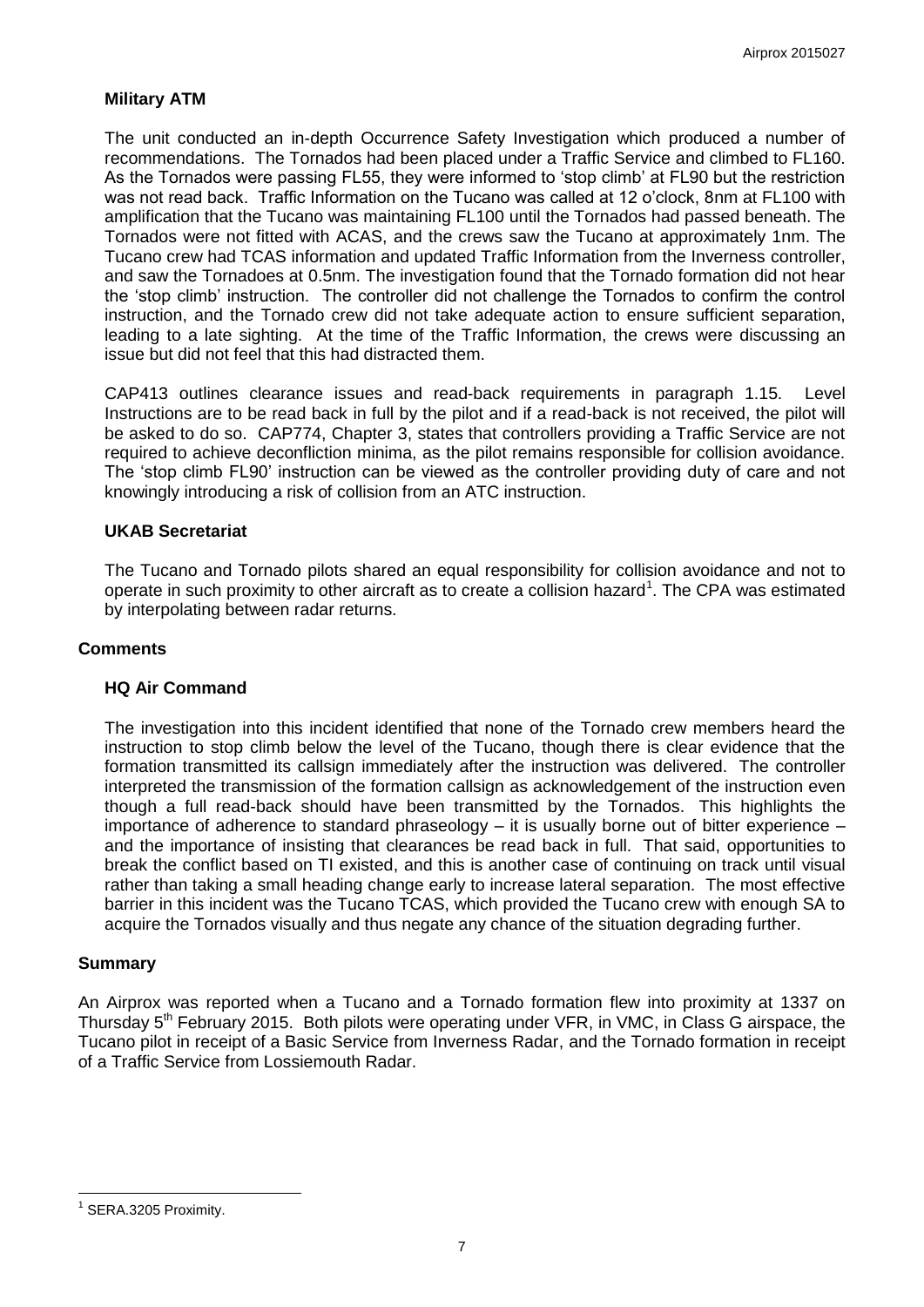## **PART B: SUMMARY OF THE BOARD'S DISCUSSIONS**

Information available consisted of reports from the pilots of both aircraft, transcripts of the relevant RT frequencies, radar photographs/video recordings, reports from the air traffic controllers involved and reports from the appropriate ATC and operating authorities.

The Board first considered the Tucano pilot's actions. He had been cleared to cross the N560 Class E airway at FL100, maintaining VMC, and had been passed Traffic Information by the Inverness controller that the approaching Tornado formation would be climbing to maintain FL90; the Board considered that he therefore had no reason to consider deviating from his track. Members wondered whether the pilot should have been told that the Tornados were not coordinated, but agreed that that would have been unlikely to change his actions. Updated Traffic Information had been passed when the Tornado formation climbed above FL90; he observed the Tornado formation on his TCAS and then saw them to the right and slightly above. Members noted that, although the Tornado formation had passed 0.4nm to the right of the Tucano, TCAS was prone to inaccuracy in azimuth, especially on the nose/tail, and the pilot had been passed Traffic Information that the opposite direction formation was in his 12 o'clock. The Board opined that the only thing that he might have done to improve matters was to have taken avoiding action when it became clear from the Traffic Information that the opposite direction Tornados had climbed above FL90 rather than rely on the potentially erroneous TCAS indications that they were to his right (albeit this information turned out to be correct in this instance).

Turning to the Tornado formation, the Board noted that they were initially cleared to climb to FL160 but were subsequently requested to stop climb at FL90. One of the crew members responded with the formation callsign only, and the controller, perhaps not unreasonably, took that to be acknowledgement of the stop-climb instruction. That none of the 4 Tornado aircrew assimilated the stop-climb instruction but that one had acknowledged the transmission was a matter of some concern. The Board felt that this was an indication of the significance of Human Factors rather than any carelessness or inattention, but also agreed that it was contributory to the Airprox. Members remarked that it appeared the Tornado pilot had experienced some confusion when the Lossiemouth controller transmitted, "[Tornado C/S] traffic in your 12 o clock 8 miles opposite direction at FL100 is maintaining FL100 until you're underneath". The pilot, unaware that a stop climb FL90 had been issued, responded with, "[Tornado C/S] copied, we're passing FL85 this time", which indicated that he was aware that there may be a confliction but that, by stating his current conditions as climbing, his hope was that this would perhaps prompt the controller to re-appraise the situation. Instead, a readback of the clearance the pilot believed he had would have been more certain in resolving the situation immediately; e.g. 'Passing FL85 in the climb to FL160'. The Board opined that it was unfortunate, but understandable, that this had not occurred. The Board noted that the Tornado pilot had reported that the Tucano was 'briefed by ATC' as being at 15nm at FL100, which was the same Traffic Information call which reported the Tucano in the 12 o'clock. The Tornado pilot also reported that lookout was maintained, with 'an assumption of lateral separation'. Members agreed that, in light of the information given, this was a flawed assumption; they opined that the Tornado pilot had sufficient information, and doubt, at that point to have changed the formation's track even though he believed he was cleared to climb to FL160. In the end, the Tornado pilot saw the Tucano in the right 3 o'clock position, at about CPA, and too late to take any action to increase separation.

Turning to the controllers' actions, the Board noted that both the Inverness and Lossiemouth controllers had provided a service over-and-above that agreed, with a stop-climb instruction to the Tornado formation under a Traffic Service, and repeated Traffic Information to the Tucano pilot under a Basic Service. Members were heartened by the proactive approach of both the controllers but also lamented that it had been to no avail in terms of increasing separation. The Board commented that the Lossiemouth controller had 'gone the extra mile' but that he had then appeared to use phraseology which mixed ATC instruction with Traffic Information. Members felt that he would have been better served by either passing Traffic Information until the Tornado formation reported visual or, if sufficiently concerned, agreeing coordination with the Inverness controller. This would then have resulted in him insisting on a read-back of the stop-climb instruction from the Tornado pilot. It was also opined that, notwithstanding that they were not specifically required to do so, and that both